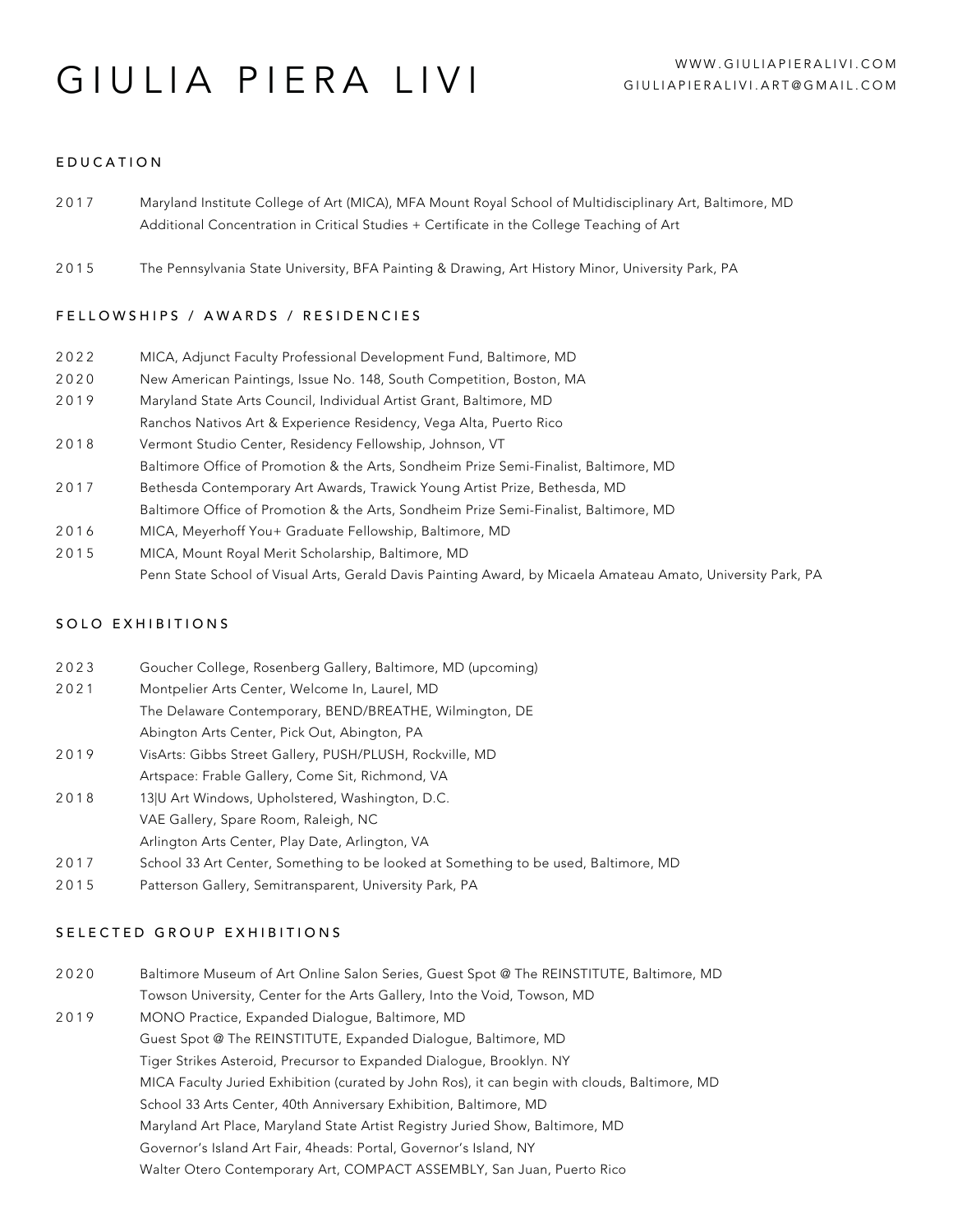2018 2017 2016 2015 2014 The Untitled Space, IRL: Investigating Realities, New York, NY Gallery 178, Small Works, New York, NY The Parlour, Collaborative Exhibition with Bryan Funk, Baltimore, MD Maryland Art Place, Under 500 Exhibition, Baltimore, MD University City Art League, Formerly Philly, Philadelphia, PA Boyden Gallery, Finding Elsewhere: SMCM Faculty Exhibition, St. Mary's City, MD Decker Gallery, Sondheim Semi-Finalists Exhibition, Baltimore, MD Landslide Gallery at BWI Airport, A Gate, Baltimore, MD The Menial Collection, \_\_\_\_\_\_\_\_\_\_\_, Baltimore, MD Viridian Artists, 30 Under 30 (curated by Chrissie Iles of the Whitney Museum), New York, NY Studio Arts Center International, Il Filo degli Altri (The Filo of Others), Florence, Italy Maryland Art Place, Under 500 Exhibition, Baltimore, MD Gallery B, Bethesda Contemporary Art Trawick Finalists Exhibition, Bethesda, MD Create! Magazine, Issue VI (curated by Brock Blake), Print & Online Publication Linden Gallery, In My Room, Baltimore, MD Woskob Family Gallery, SEEP (curated by Ann Tarantino), State College, PA Decker Gallery, Sondheim Semi-Finalists Exhibition, Baltimore, MD Maryland Art Place, Young Blood, Baltimore, MD The Philadelphia Sketch Club, Cold Pizza, Philadelphia, PA MICA Meyerhoff Gallery, Grad Show III (curated by Doreen Bolger), Baltimore, MD MICA Fox 3 Gallery, GradEx Show (curated by Lu Zhang), MICA, Baltimore, MD Arlington Arts Center, SEEP (curated by Ann Tarantino), Arlington, VA MICA Riggs & Leidy Gallery, Spitting Distance, MICA, Baltimore, MD MICA FLIV Gallery, Isolation/Ostracization, MICA, Baltimore, MD Indigo Bleu Design & Culture Center, For Artists By Artists, Philadelphia, PA MICA Riggs & Leidy Gallery, THIS=THAT=THIS, MICA, Baltimore, MD The Trocadero Theatre, RAW: Philadelphia presents CURRENT, Philadelphia, PA Underground Arts, Pancakes & Booze, Philadelphia, PA The Studio Arts Center International, SACI Gallery Juried Exhibition, Florence, Italy SENSUS: Luoghi per l'Arte Contemporanea, Veni Vidi Filo, Florence, Italy

# SELECTED PRESS / CATALOGS (hyperlinked)

| 2021 |  |  |  | I Like Your Work Podcast, Studio Visit, Online Publication |
|------|--|--|--|------------------------------------------------------------|
|      |  |  |  |                                                            |

- 2020 [Baltimore Museum of Art Online Salon Series, Guest Spot @ The REINSTITUTE, Baltimore, MD](https://tomorrows.artbma.org/gallery.php?gallery=guest_spot_%40_the_reinstitute)
- 2019 2018 [BmoreArt, Expanded Dialogue at MONO Practice and Guestspot Review, Baltimore, MD](https://bmoreart.com/2019/11/friday-gallery-roundup-galerie-myrtis-monopractice-guest-spot-cardinal.html) [BTRtoday: Art Uncovered, Interview with Kimberly Ruth, Brooklyn, NY](https://www.btrtoday.com/listen/artuncovered/giula-piera-livi/) [MICA Juried Faculty Exhibition, it can begin with clouds, Catalog Essay by John Ros, Baltimore, MD](http://www.johnros.com/wp-content/uploads/ros-MICA-Final.pdf) [Puerto Rico Art News, COMPACT ASSEMBLY at Walter Otero Contemporary Art Review, San Juan, Puerto Rico](https://www.puertoricoartnews.com/2019/06/compact-assembly-colectiva.html) [Inertia Magazine, Studio Visit Interview with Amy Boone-McCreesh, Baltimore, MD](https://inertiastudiovisits.com/2019/02/12/studio-visit-giulia-piera-livi/) [Boyden Gallery, SMCM Faculty Exhibition Catalog, St. Mary's College of Maryland, MD](https://issuu.com/smcmpublications/docs/smcm_art_catalog_fa_spreads_smaller)
- [Arlington Arts Center, AAC Solo Exhibition Series Catalog, Arlington, VA](https://issuu.com/arlingtonartscenter/docs/aac_spring_solos_2018_catalog_for_w)
- 2017 [Woskob Family Gallery, Artist Q&A, State College, PA](https://woskobfamilygallery.psu.edu/2017/09/18/artist-q-a-giulia-livi/) [BmoreArt, MICA Graduate Thesis Exhibition Review, Baltimore, MD](http://www.bmoreart.com/2017/04/mica-graduate-thesis-show-iii.html)

### MURAL WORK

- 2017 Baltimore Office of Promotion & the Arts, Art @Work Intern, Lead: Iandry Randiamandroso, Baltimore, MD
- 2015 The City of Philadelphia Mural Arts Program, Artist Assistant, Lead: Shira Walinsky, Philadelphia, PA
- 2014 Le Cure Underpass Mural, Leads: Giulia Livi & Lorenzo Pezzatini, Florence, Italy
- 2013 The City of Philadelphia Mural Arts Program, Intern, Lead: Shira Walinsky, Philadelphia, PA